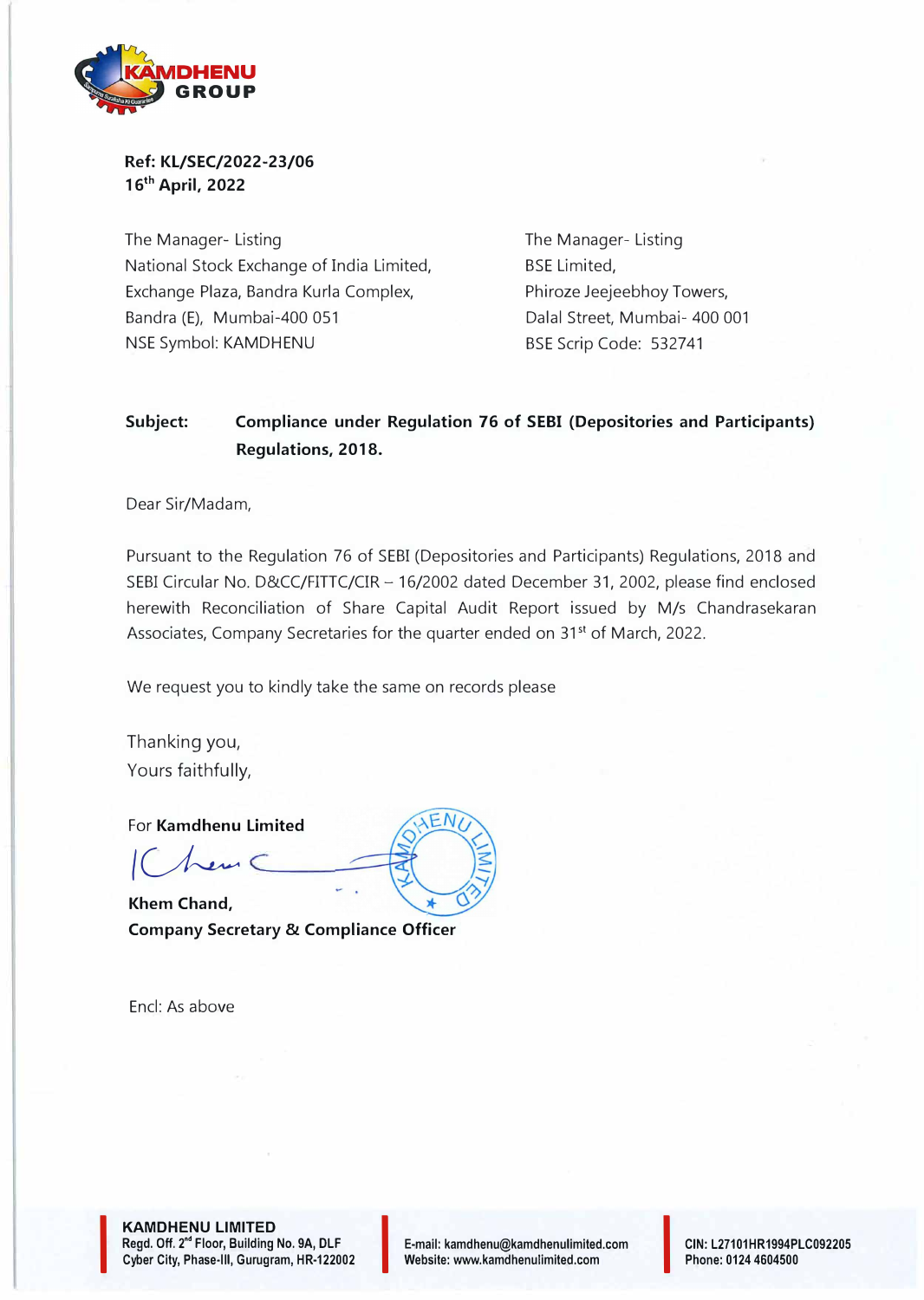



*COMPANY SECRETARIES* 

## **The Board of Directors**

Kamdhenu Limited 2nd Floor, Tower A, Building No. 9 DLF Cyber City, Phase III Gurgaon-122002, Haryana

## **RECONCILIATION Of SHARE CAPITAL AUDIT REPORT**

*[pursuant to Circular No. D&CC/FITTC/CIR-16/2002 dated December 31, 2002}* **&** *Regulation 76 of SEBI (Depositories* **&** *Participants) Regulations, 2018.* 

*We have examined the registers, records and documents of Kamdhenu Limited for the quarter ended on 31st March, 2022 as maintained by M/s Kfin Technologies Limited (Formerly known as Kfin Technologies Private*  Limited), the Registrar/Share Transfer Agents of the Company. In our opinion and to the best of our knowledge and *according to the information and explanation given to us and as shown by the records examined by us, we hereby*  submit our reconciliation of share capital audit report for the aforesaid quarter as under:

| 1                       | For Quarter Ended:                                                                                            |               |             |                                              | 31.03.2022                 |                              |                      |  |
|-------------------------|---------------------------------------------------------------------------------------------------------------|---------------|-------------|----------------------------------------------|----------------------------|------------------------------|----------------------|--|
| $\overline{2}$          | ISIN:                                                                                                         |               |             |                                              | INE 390H01012              |                              |                      |  |
| 3                       | Face Value:                                                                                                   |               |             |                                              | Rs. 10/-each               |                              |                      |  |
|                         |                                                                                                               |               |             |                                              | Kamdhenu Limited           |                              |                      |  |
| 4                       | Name of the Company:                                                                                          |               |             |                                              |                            |                              |                      |  |
| 5                       | Registered Office Address:                                                                                    |               |             | 2nd Floor, Tower A, Building No. 9           |                            |                              |                      |  |
|                         |                                                                                                               |               |             |                                              | DLF Cyber City, Phase III  |                              |                      |  |
|                         |                                                                                                               |               |             | Gurgaon-122002, Haryana                      |                            |                              |                      |  |
| 6                       | Correspondence Address:                                                                                       |               |             | 2nd Floor, Tower A, Building No. 9           |                            |                              |                      |  |
|                         |                                                                                                               |               |             | DLF Cyber City, Phase III                    |                            |                              |                      |  |
|                         |                                                                                                               |               |             |                                              | Gurgaon-122002, Haryana    |                              |                      |  |
| $\overline{7}$          | Telephone & Fax Nos.:                                                                                         |               |             |                                              | (T) 0124-4604534           |                              |                      |  |
|                         |                                                                                                               |               |             |                                              | (F) 0124-4218524           |                              |                      |  |
| 8                       | Email address:                                                                                                |               |             |                                              |                            | cs@kamdhenulimited.com       |                      |  |
| $\overline{9}$          | Names of Stock Exchanges where the                                                                            |               |             | (i) National Stock Exchange of India Limited |                            |                              |                      |  |
|                         | Company's Securities are listed                                                                               |               |             | (ii) BSE Limited                             |                            |                              |                      |  |
|                         |                                                                                                               |               |             |                                              | <b>Number of</b><br>shares | % of Total Issued<br>Capital |                      |  |
| 10                      | Issued Capital:                                                                                               |               |             |                                              | 2,69,35,500                |                              | 100.00               |  |
| 11                      | Listed Capital:                                                                                               |               |             | 2,69,35,500                                  |                            | 100.00                       |                      |  |
| 12 <sup>2</sup>         | Held in dematerialised form in CDSL:                                                                          |               |             |                                              | 49,79,346                  |                              | 18.49                |  |
| 13                      | Held in dematerialised form in NSDL:                                                                          |               |             |                                              | 2,19,55,922                |                              | 81.51                |  |
| 14                      | Physical:                                                                                                     |               |             |                                              | 232                        |                              | 0.00                 |  |
| 15                      | Total No. of Shares (12+13+14)                                                                                |               |             |                                              | 2,69,35,500                |                              | 100.00               |  |
| 16                      | Reasons for difference if any, between                                                                        |               |             |                                              |                            |                              |                      |  |
|                         |                                                                                                               |               |             | <b>NOT APPLICABLE</b>                        |                            |                              |                      |  |
| (10811),(10815),(11815) |                                                                                                               |               |             |                                              |                            |                              |                      |  |
| 17                      | Certifying the details of changes in share capital during the quarter under consideration as per Table below: |               |             |                                              |                            |                              |                      |  |
|                         | Particulars***                                                                                                | No. of        | Applied/    | Listed on                                    | whether                    | whether intimated to         | In-prin.             |  |
|                         |                                                                                                               | <b>Shares</b> | <b>Not</b>  | Stock                                        | intimated to CDSL NSDL     |                              | Appr.                |  |
|                         |                                                                                                               |               | Applied     | Exchange                                     |                            |                              | Pending              |  |
|                         |                                                                                                               |               | for listing | (Specify                                     |                            |                              | for GE<br><b>XAF</b> |  |
|                         |                                                                                                               |               |             | Names)                                       |                            |                              | (Specify             |  |
|                         |                                                                                                               |               |             |                                              |                            |                              | names k              |  |
| Not Applicable          |                                                                                                               | N/A           | N/A         | N/A                                          | N/A                        | N/A                          |                      |  |
|                         |                                                                                                               |               |             |                                              |                            |                              |                      |  |
|                         |                                                                                                               |               |             |                                              |                            |                              | WY SECRE             |  |

11-F, Pocket-IV, Mayur Vihar Phase-I, Delhi-110 091.

Phone: 2271 0514, 2271 3708, E-mail: info@cacsindia.com, visit us at: www.cacsindia.com